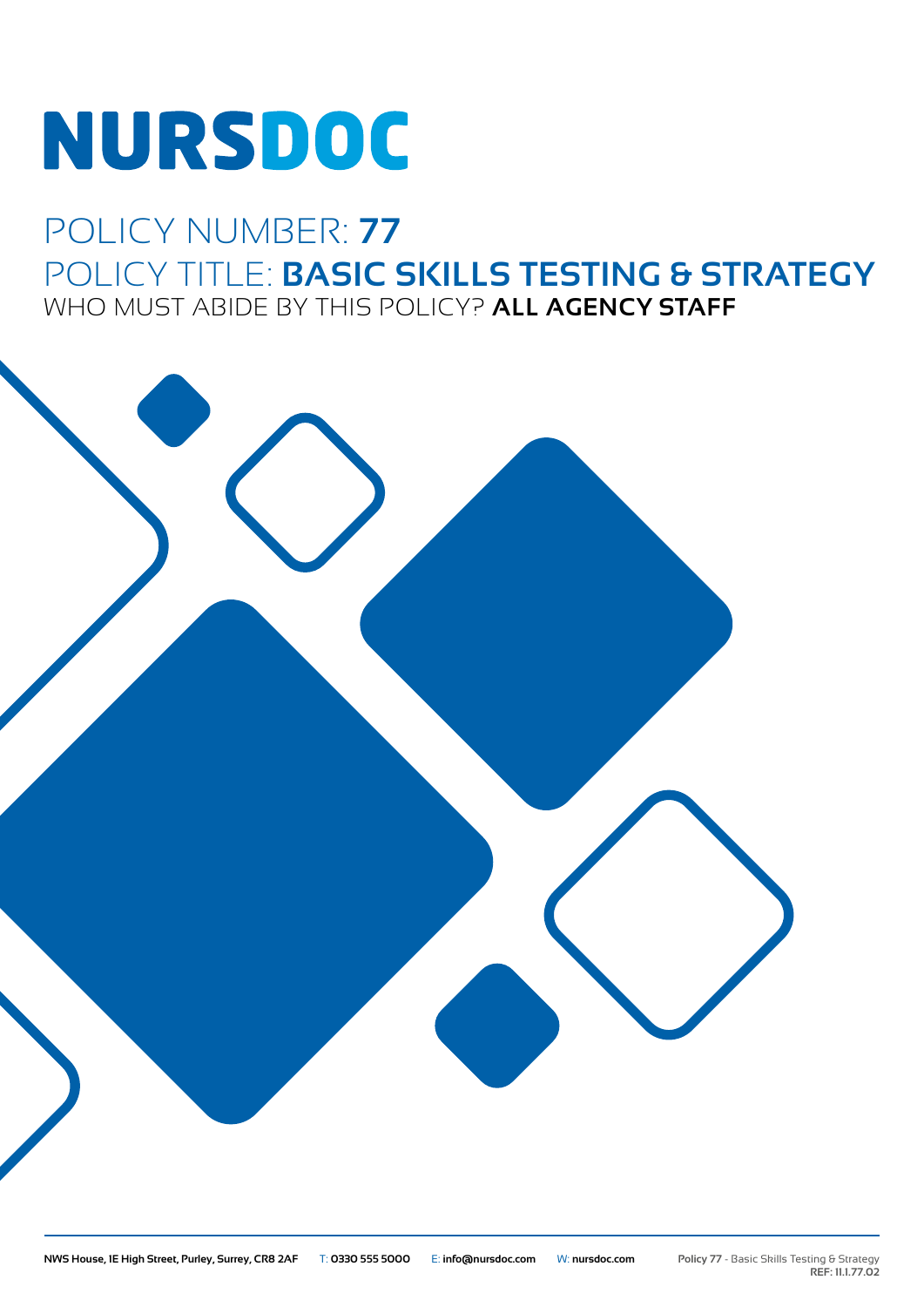#### BASIC SKILLS TESTING & STRATEGY

#### **THE PURPOSE OF THIS POLICY**

To inform staff of our Basic Skills Testing and Strategy Policy.

#### **INTRODUCTION**

Every job role in adult social care involves using and understanding information, and communicating effectively. This means that everyone working in the sector needs to have good language and number skills to do their job well and to guarantee high quality care services and Nursdoc want to ensure our staff do this.

Research suggests many adult social care staff may lack the ability and confidence to apply skills for life effectively in one or more areas of their job. Although we might expect to find some literacy or numeracy needs amongst lower qualified staff, we must also recognise that significant skills for life needs are often found amongst those with higher-level qualifications.

This might be because an individual has changed job role, is taking on new tasks that require different skills, or it might be that wellqualified and competent staff from overseas have started a new job without a full command of English or a full understanding of UK culture.

Nursdoc wants to attract people with the potential to become motivated, competent social care workers to us . The sector also wants to retain experienced care workers, enabling them to develop higher skills and work flexibly in a range of different roles. It is critical that skills for life issues are recognised and managed for either of these aims to be realised.

The expected benefits of improved communication, number and information and communication technology (ICT) skills are:

- Improved quality of care.
- Increased staff retention giving lower recruitment costs.
- Higher qualification achievement rates and general skills development.
- Improved health, safety and risk management.

#### **WHAT DO WE MEAN BY SKILLS FOR LIFE?**

#### **Skills for life includes literacy, language, numeracy and basic ICT (information and communications technology).**

Literacy refers to speaking, listening, responding, reading with understanding and writing to communicate. Although skills in languages other than English can be very useful in the workplace, it is important that everyone working in social care has good communication skills in English and develops a good understanding of the local culture.

Numeracy refers to understanding, using, calculating and manipulating mathematical information. It also involves interpreting results, analysing data and communicating mathematical information.

Basic ICT involves using everyday ICT equipment and applications such as mobile phones,simple word processing, email and any equipment used to support care work (this is often referred to as assistive technology).

ESOL (English for Speakers of Other Languages) is used to describe the type of literacy teaching that is designed specifically for people whose first language is not English.

There are three main groups of people that might have ESOL needs:

- 1) People from settled communities (originating from places such as India, Pakistan or Hong Kong) who have not developed good English skills.
- 2) Refugees and asylum-seekers who may be well educated and have held professional jobs in another country.
- 3) Migrant workers mainly originating from countries in the European Union (such as Portugal and Poland) but also from non- EU countries (such as Bulgaria or Malaysia).

#### **WHAT IS SKILLS FOR LIFE?**

#### **30-50% of those working in social care in England were born outside the UK – many will therefore have support needs relating to English.**

Given their wide range of backgrounds and circumstances, it is likely that these groups will also have a wide range of very different learning and support needs. ESOL learners might:

- Have poor reading and writing skills in their own language
- Have had no formal education
- Be highly educated
- Speak several languages
- Have had a professional career unrelated to their current employment.

#### **Understanding skills for life 'levels'**

There are national standards for most subjects and national tests or qualifications that relate directly to these standards. Each qualification is categorised according to the level of skill that someone needs in order to achieve it. This means that we can compare different types of qualification with one another in terms of the level of difficulty involved.

The table on the next page shows how the skills for life levels relate to other qualifications and gives an idea of the particular literacy or numeracy skills involved. For example:

#### **Adults with literacy and numeracy skills at entry level 3 will probably be able to:**

- Write a short note or email for a colleague.
- Fill in an accident form correctly.
- Use the index in a catalogue or phone book.
- Talk to customers and colleagues using polite and appropriate language.
- Complete time-sheets or do a stock-check.
- Check the deductions on a wage slip.

Adults who develop their literacy and numeracy skills to level 2 would be able to:

- Read and understand health and safety notices and instructions.
- Read and understand reports and compare the benefits of different options.
- Punctuate sentences correctly in written work, including commas and apostrophes.
- Draw correct conclusions from graphical information.
- Make effective contributions in meetings, appraisals and training sessions.
- Calculate the percentage increase or decrease on the cost of supplies.

Level 2 is generally regarded as the 'benchmark' expected of everyone in work, with at least 90 percent of all jobs likely to demand level 2 skills.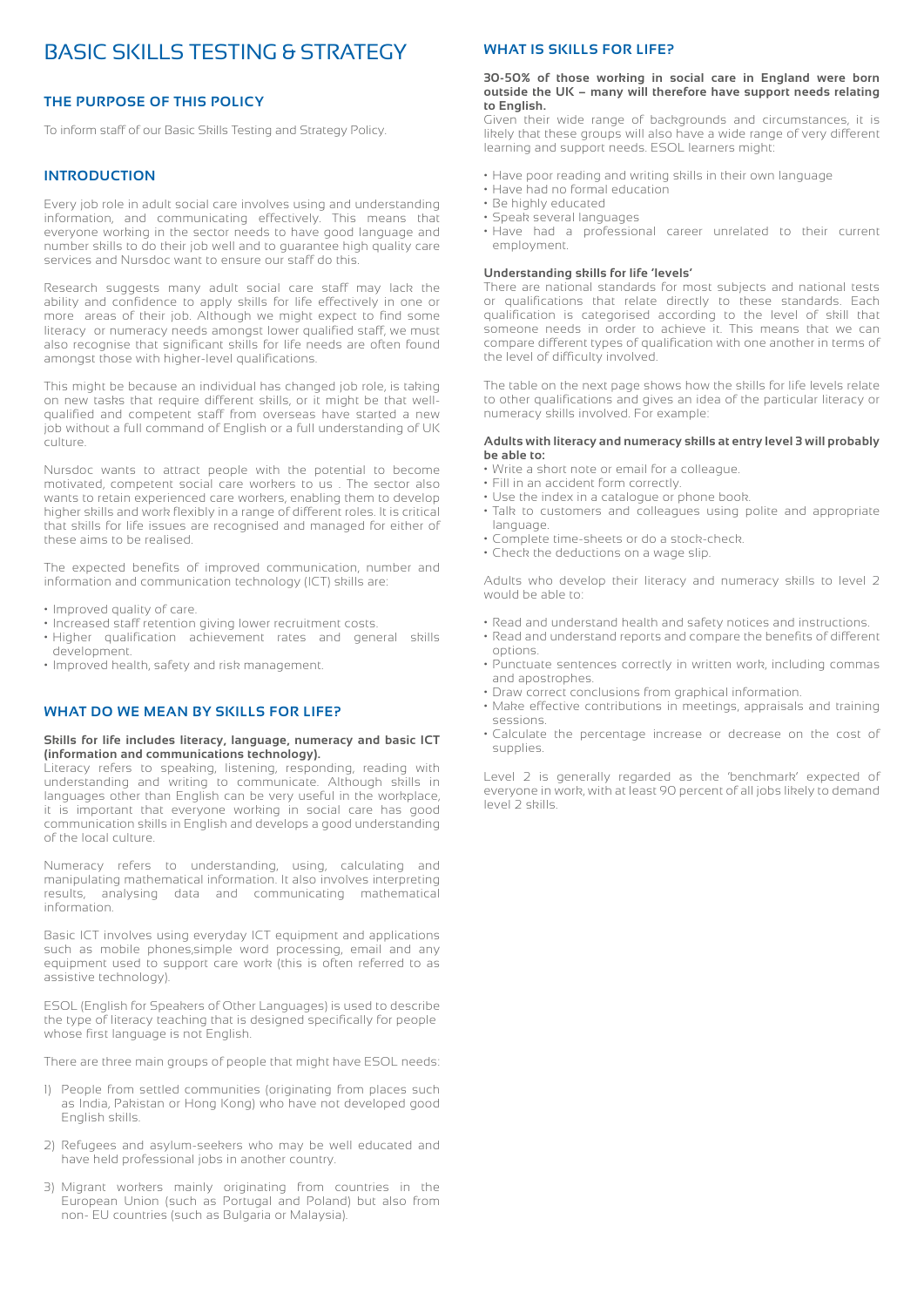| <b>SKILLS OF</b><br><b>LIFE LEVEL</b> | <b>WHAT THIS MEANS</b>                                                                                                                                                                                                                                   | <b>EQUIVALENT</b><br><b>QUALIFICATION LEVEL</b>                                                   |
|---------------------------------------|----------------------------------------------------------------------------------------------------------------------------------------------------------------------------------------------------------------------------------------------------------|---------------------------------------------------------------------------------------------------|
|                                       |                                                                                                                                                                                                                                                          | postgraduate/masters/<br>doctorate/QCF8<br>undergraduate/graduate/<br>OCF 4, 5 & 6 A-Levels OCF 3 |
| level 2                               | Skills are secure and transferable. Can access training and qualifications. Could compare<br>products and services for best buy, work out a household budget, research information on<br>web sites, and join in with interactive and complex discussions | $GCSF$ $A*-C$<br>OCF <sub>2</sub>                                                                 |
| l evel 1                              | Can access straightforward, everyday material. Could read a bus or train timetable, take<br>part in a group discussion, and check pay and deductions on a wage slip                                                                                      | GCSE D-G<br>OCF <sub>1</sub>                                                                      |
| Entry 3                               | Can read familiar, basic everyday material. Could understand price labels on pre-packed<br>foods, complete a form with basic personal information, and pay household bills                                                                               | Entry 3<br>National school<br>curriculum age 9-11                                                 |
| Entry 2                               | Can only read very basic material. Could use a cashpoint machine, understand a<br>straightforward information leaflet, or describe a child's symptoms to a doctor.                                                                                       | Entry 2<br>National school<br>curriculum age 7-9                                                  |
| Entry 1                               | May recognise numbers, letters and symbols and know a few key words. Could write<br>a short, informal note, interpret straightforward health and safety signs, or select floor<br>numbers in a lift.                                                     | Entry 1<br>National school<br>curriculum age 7-9                                                  |

#### **WHY IS SKILLS FOR LIFE SO IMPORTANT TO US IN NURSDOC?**

#### **Literacy**

The impact of poorly developed literacy skills at work could mean that employees:

- Struggle to read and understand written information, including health and safety instructions, policy guidance, care plans and reports.
- Are unable to write clearly and accurately when writing in a day book, leaving messages, or when completing routine forms such as timesheets.
- Cannot produce case records or risk assessment logs to a professional standard even though such documents might be relied on as evidence at inspection or during a complaint process.
- Have difficulty following verbal instructions or communicating appropriately with colleagues, external organisations, people who use services and their relatives or friends.
- Find it very difficult to achieve vocational qualifications or to benefit from work-based training opportunities.
- Are unable to cope with change and development or new working practices taking place in the workplace.

#### **Numeracy**

- The impact of poorly developed numeracy skills at work could mean that employees:
- Are unable to estimate quantities, costs and timings.
- Cannot make quick mental calculations and lack the confidence to do routine calculations, even with the use of a calculator.
- Don't always take accurate measurements or readings and are unable to spot errors.
- Make mistakes when recording numerical data and have difficulty interpreting information displayed in the form of graphs or charts.
- Don't understand wage slips, tax deductions or options relating to pensions.
- Have difficulty reading the time or understanding timetables leading to poor time management.
- Find it very difficult to achieve vocational qualifications or to benefit from work-based training opportunities.
- Are unable to cope with change and development or new working practices taking place in the workplace.
- 90% of jobs require level 2 skills and figures from 2003 showed that 26 million people aged 16-65 do not meet level 2 standards in literacy and numeracy. ESOL (English for Speakers of Other Languages) is used to describe the type of literacy teaching that is designed specifically for people whose first language is not English.

#### **WHAT IS SKILLS FOR LIFE?**

In the UK far more adults struggle with numeracy than with literacy. This is thought to be caused by a combination of factors including poor teaching in school and gradual fading of skills through lack of use. However, there is also a significant cultural factor in that we don't value maths skills as much as, for example, creative skills, and so it becomes easier for individuals to admit to or tolerate skills gaps.

#### **English for speakers of other languages (ESOL)**

The impact of poorly developed English language skills at work could mean that employees:

- Don't have the vocabulary they need to understand what is being said or to ask the questions that will help them understand. They may also feel reluctant to ask for help.
- Are unable to fully understand health and safety instructions or procedures and may not therefore be able to recognise or respond to emergencies.
- Have particular difficulty understanding or being understood by people with complex communication needs.
- Cannot contribute to workplace discussions and avoid getting involved in team activity due to lack of confidence in speaking English.
- Have difficulty building relationships with colleagues and settling into the workplace because of cultural barriers, as well as language difficulties.
- Are more likely to take time off work through illness and stress.
- Are reluctant to take up work-based training or vocational qualifications due to a fear of being unable to keep up.

#### **Numeracy**

- People with poor numeracy are more than twice as likely to be unemployed as those with competent numeracy.
- 6.8 million adults in the UK workforce have difficulties in adding or subtracting three digit numbers.

#### **Basic ICT skills (information and communications technology)**

- The impact of poorly developed computer skills at work could mean that employees:
- Are unable to communicate in the ways that colleagues and external organisations expect.
- Cannot make best use of the information and resources available via the internet.
- Don't use technology to become more effective and more efficient.
- Are excluded from training and development opportunities that contain any element of e-learning.
- Poorly developed ICT skills can also create difficulty and disadvantage in employees' lives outside work, as technology is no longer just a specialist tool for the workplace, but rather an essential tool for modern life.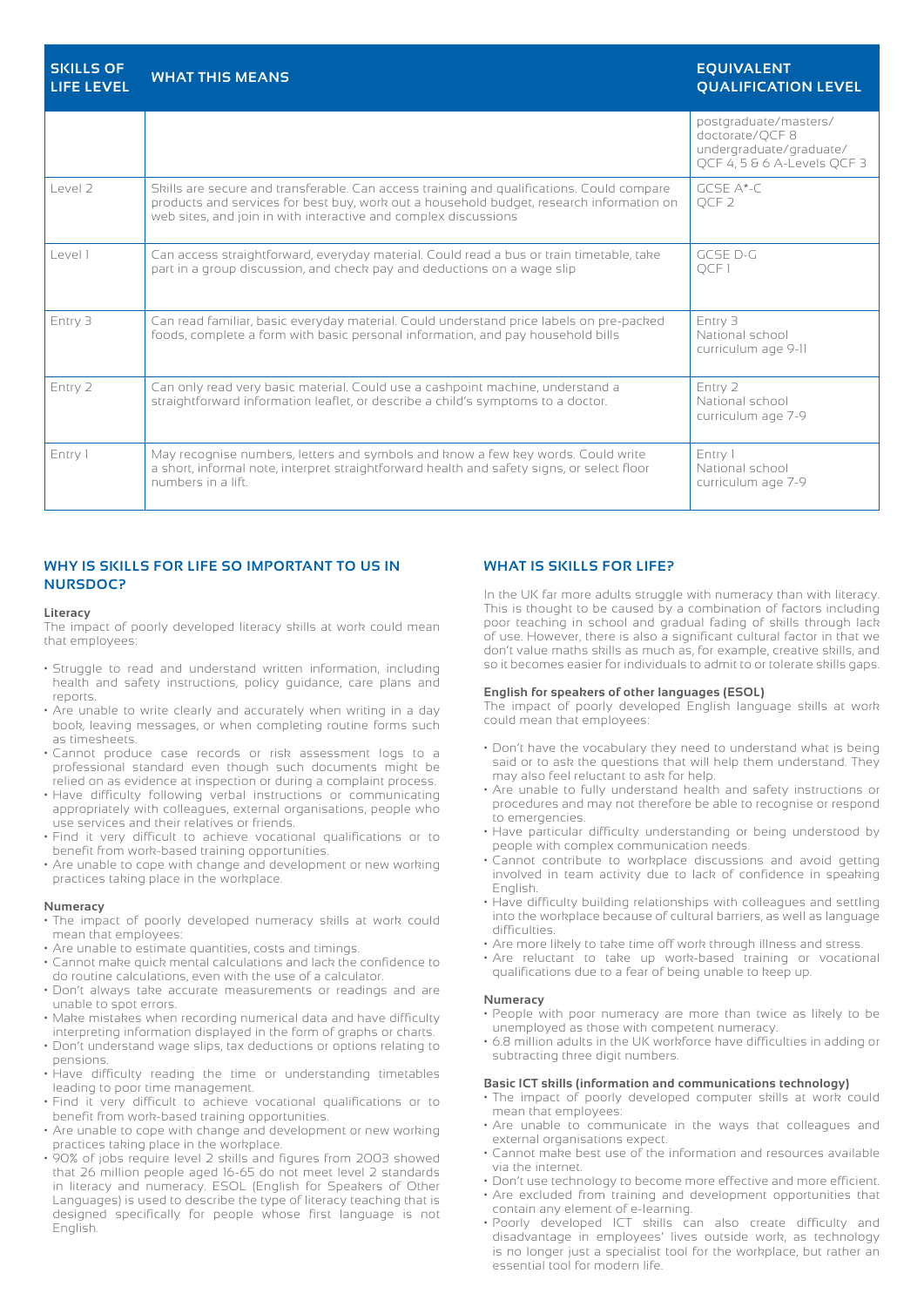#### **The communication and number skills required by Nursdoc staff are at Level 2 and include:**

**• Reading –** Understanding straightforward written and graphical information. For example, case notes, day book, letters, laundry labels, and safety signs.

**• Writing –** Completing simple forms and records, writing notes and messages. For example, case notes, day book, records of medication and letters and forms for clients.

**• Speaking & Listening –** Talking face-to-face and on the telephone to a small number of people. For example, clients and their families, colleagues and other professionals.

**• Numbers –** Writing numbers clearly and accurately. For example, telephone numbers, weights and sizes.

**• Extracting Information from Graphs.** For example, temperature, pulse or blood pressure

**• Measuring.** For example, dispensing medication under supervision, or weighing and measuring clients.

**In specialist and supervisory roles, the additional skills needed might go higher than Level 2 and include:**

**• Reading –** Understanding complex written and graphical information. For example, government policy papers, tender documents or regulatory guidance.

**• Writing –** Completing return forms, writing reports and other documents. For example, supervision and appraisal notes, funding bids and guidance manuals.

**• Speaking & Listening –** Talking face-to-face and on the telephone to a range of individuals and groups. For example, negotiating on sensitive or complex issues, or participating in meetings, presentations and training.

**• Numbers –** Maintaining accurate records and manipulating and analysing data. For example, budget management and statistical returns.

**• Extracting & Understanding Information Found in Graphs, Databases and Statistical Reports.** For example, technical equipment, finance spreadsheets and budget reports.

**• Measuring.** For example, monitoring the use of medication, or managing stocks and supplies.

#### **EVERYBODY BENEFITS**

Skills for life are the basic building blocks, or foundations, that all other skills are built on. We know that people who have difficulty with any of these skills can be incredibly resourceful, finding ways to cope with and maybe also disguise their skills gaps. However, without these basic building blocks, they will find it extremely difficult, if not impossible to develop other higher level skills and respond to the everchanging demands of the world around them.

Skills for life also includes basic level information and communications technology (ICT) skills.

Although once considered essential only for those in hi-tech jobs, these skills are rapidly becoming an essential for everyday life.

The evidence from organisations that have already begun to invest in skills for life development in the workplace is that everybody benefits. It is a win-win situation for employers, employees and customers.

#### **Benefits for the Learner:**

• Increased confidence at work and at home.

- Able to do their job better.
- Able to join in more and get more involved at work.
- Learn new skills.
- Encouraged to take on more training and qualifications.
- Increased motivation and job satisfaction.

#### **Benefits for the Employer:**

- Excellent return on investment, with long-term reduction in costs for recruitment, sickness and training.
- Improved learning rates and qualification levels.
- Better compliance with health and safety and regulatory requirements.
- Increased staff loyalty, commitment and flexibility.
- Improved quality of work.
- Reduced sickness absence and turnover rates.

#### **SUPPORT FOR MIGRANT WORKERS AND OVERSEAS STAFF**

With increasing numbers of migrant workers being recruited into the social care sector, it is more important than ever that employers offer the right kind of support from induction onwards. Here are The Galago Group tips for supporting staff from other countries:

- Assess language skills carefully at the recruitment stage,
- Compile information about the organisation and policy/ procedures handbook. Ensure that any documentation is written in plain English and is clear to follow. Be particularly careful to avoid euphemisms and other expressions that don't translate well to people whose first language isn't English. Use photographs and maybe some translated materials to aid understanding.
- Offer support and guidance at every step. Be patient, it may take some time for overseas staff to get used to the different working practices. Monitor how they are picking things up and go back over anything they are unsure about.

If a worker does not meet our required level some other resources that might help us to help them to reach the required levels for those who's first language isn't English: British Council Learn English – the Learn English site of the British Council. *www.learnenglish.org.uk*

BBC English as a Foreign Language – the BBC site for learning English.

*www.bbc.co.uk/worldservice/learningenglish*

**Health and Safety Executive –** Site is available in various languages and it also provides translated information on health and safety in various languages that can be downloaded. There is also a telephone interpreting service that offers heath and safety information in foreign languages.

*0845 345 0055 www.hse.gov.uk*

**BBC Foreign Language Pages –** contains phrases and general language resources and includes games to improve learning and listening skills.

*www.bbc.co.uk/languages*

**Website offering free downloads in 41 languages –** vocabulary, phrases and pronunciation guide.

#### *www.byki.com*

The Careers Advice Service has language lines that offer foreign nationals learning advice in their own language so they can get the skills they need to get the work they want. The service offers advice in the following languages:

- Farsi 0800 093 1116.
- French 0800 093 1115.
- Gujarati 0800 093 1119.
- Polish 0800 093 1114.
- Punjabi 0800 093 1333.
- Somali 0800 093 1555.
- Sylheti and Bengali 0800 093 1444.
- Urdu 0800 093 1118.